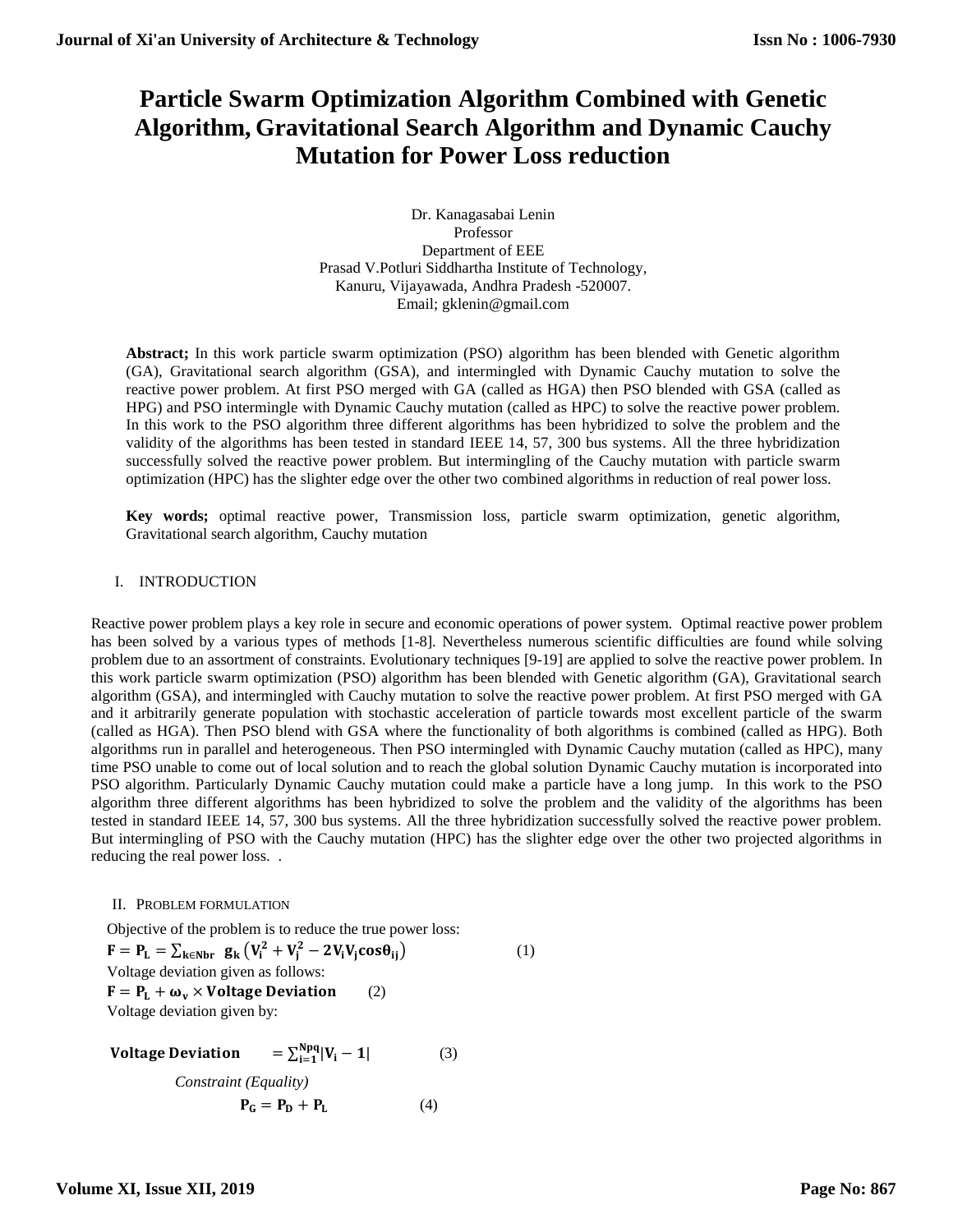*Constraints (Inequality)*

$$
P_{\text{gslack}}^{\text{min}} \le P_{\text{gslack}} \le P_{\text{gslack}}^{\text{max}} \qquad (5)
$$
\n
$$
Q_{gi}^{\text{min}} \le Q_{gi} \le Q_{gi}^{\text{max}} \text{ , } i \in N_{g} \qquad (6)
$$
\n
$$
V_{i}^{\text{min}} \le V_{i} \le V_{i}^{\text{max}} \text{ , } i \in N \qquad (7)
$$
\n
$$
T_{i}^{\text{min}} \le T_{i} \le T_{i}^{\text{max}} \text{ , } i \in N_{T} \qquad (8)
$$
\n
$$
Q_{c}^{\text{min}} \le Q_{c} \le Q_{c}^{\text{max}} \text{ , } i \in N_{c} \qquad (9)
$$

#### III. HYBRIDIZATION OF PARTICLE SWARM OPTIMIZATION WITH GENETIC ALGORITHM

Particle swarm optimization (PSO) is based on social interaction of as bird flocking [20]. It uses a number of particles in the explore space to find most excellent solution. But in their alleyway always look for the most excellent solution. PSO scientifically model as follows:

$$
v_i^{t+1} = w v_i^t + c_1 \times rand \times (pbest_i - x_i^t) + c_2 \times rand \times (gbest - x_i^t)
$$
 (10)  

$$
x_i^{t+1} = x_i^t + v_i^{t+1}
$$
 (11)

Genetic algorithm (GA) is a well-known and frequently used evolutionary computation [21] technique. GA is stimulated by the principles of genetics and evolution, and imitates the reproduction behavior observed in biological populations.

Both the properties of PSO and GA has been combined to improve the quality of the solution  $C_1 r_1 + C_2 r_2 > 0$  (12)

$$
\frac{C_1 r_1 + C_2 r_2}{2} - \omega < 0.98\tag{13}
$$
\n
$$
\omega < 1\tag{14}
$$

Knowing that  $r_1, r_2 \in [0,1]$ , then

| $0 < C_1 + C_2 < 3.96$                           | (15) |
|--------------------------------------------------|------|
| $\frac{c_1+c_2}{\cdots}-1 < \omega < 1$<br>Then, | (16) |

$$
\omega^{t+1} = K_W \omega^t \tag{17}
$$

Mutation probability ( $P_{mi}$ ) is allocated

$$
P_{mi} = 0.49 \, x \left[ \frac{F_{maximum} - F_i}{F_{maximum} - F_{average}} \right] \quad \text{if } F_i \ge F_{average} \tag{18}
$$

$$
P_{mi} = \left[ \frac{F_{average} - F_i}{F_{maximum} - F_{average}} \right] \qquad \qquad \text{if } F_i < F_{average} \tag{19}
$$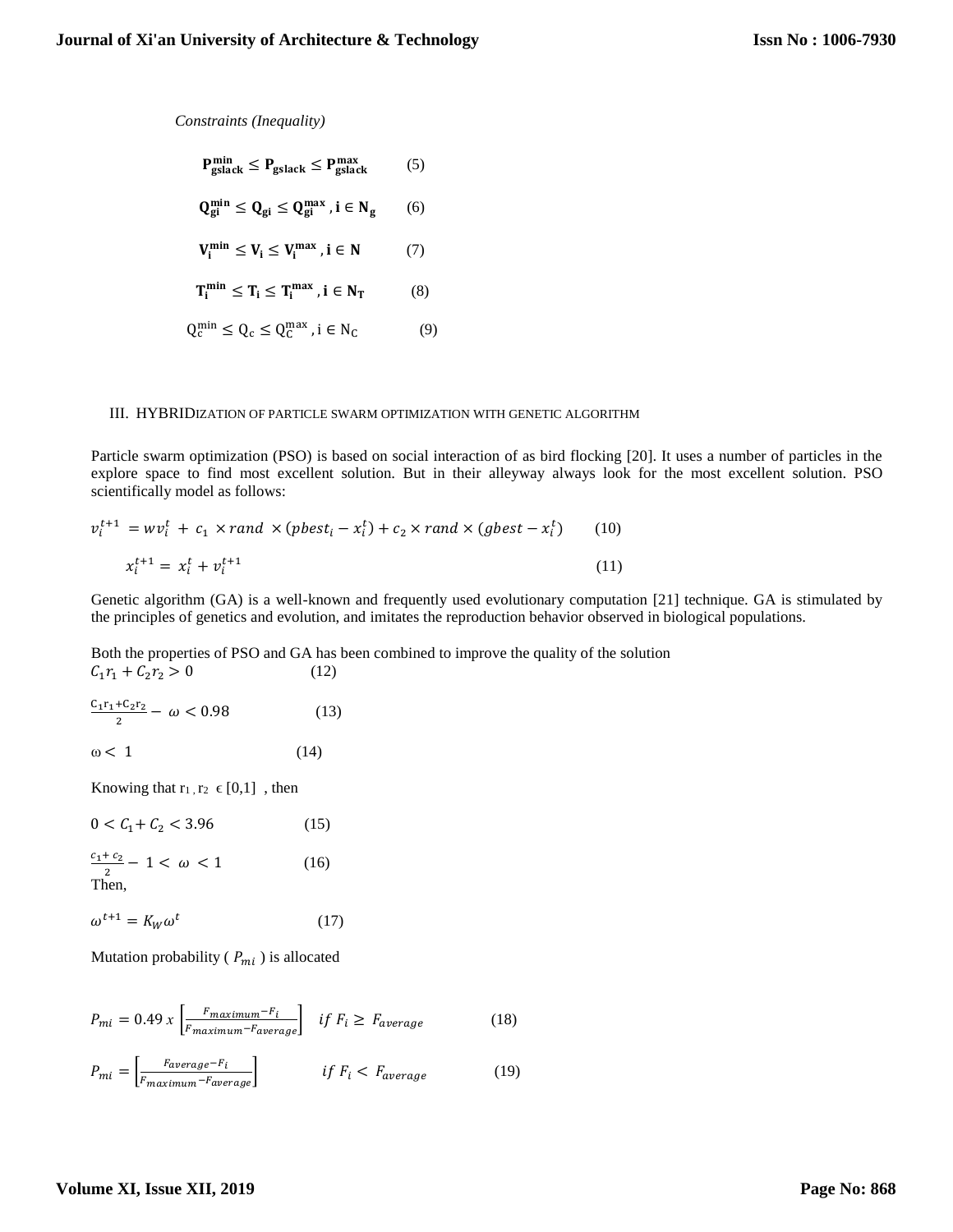$$
x_i^{(1,t+1)} = x_i^{(1,t)} + (r_i - 0.49)\Delta_i
$$
 (20)

 $\Delta_i = 0.5 x \text{ (max}(x_i) - \min(x_i))$  (21)

 $\Delta_i = (0.025 \sim 0.075) x \, ave \, (x_i)$  (22)

- a. At first Initialization of population are done, and then allotting positions and velocities of particles.
- b. pbest with most excellent value is put as gbest
- c. For every particle fitness function is computed.
- d. Predictable fitness value of every particle is evaluated with its pbest value.
- e. Subsequently function value is computed
- f. Subsequently, the velocity and location of the particle is modernized according to Equations (10) and (11).
- g. Computation is clogged when the greatest number of iteration reached or else loop to step c until convergence.
- h. Population size of M particles are combined to form new-fangled pop size particles.
- i. Generation = generation + 1, then step c is carried out.
- j. Best solution is output.

## IV. HYBRIDIZATION OF PARTICLE SWARM OPTIMIZATION WITH GRAVITATIONAL SEARCH ALGORITHM

Gravitational Search Algorithm (GSA) is inspired from is the Newton's theory [22] and GSA was mathematically modeled as follows. Arbitrarily placing all agents in exploration space, algorithm initiated;

$$
F_{ij}^{d}(t) = G(t) \frac{M_{pi}(t) \times M_{aj}(t)}{R_{ij}(t) + \epsilon} \left(x_{j}^{d}(t) - x_{i}^{d}(t)\right)
$$
(23)  

$$
G(t) = G_{0} \times \exp(-a \times \frac{iteration}{maximum\ iteration})
$$
(24)  

$$
F_{i}^{d}(t) = \sum_{i=1, j \neq i}^{N} random_{j} F_{ij}^{d}(t)
$$
(25)

$$
ac_i^d(t) = \frac{F_i^d(t)}{M_{ii}(t)}
$$
(26)

The rapidity and location of agents are calculated as follow:

$$
vl_i^d(t+1) = random_i \times vl_i^d(t) + ac_i^d(t)
$$
\n(27)

 $x_i^d(t + 1) = x_i^d(t) + v l_i^d(t + 1)$  (28)

- a. Obtain the parameters
- b. Engender preliminary population,
- c. Evaluation of Fitness for the agents,
- d. Modernize the values of  $G(t)$  and gbest $(t)$ ,
- e. Mass, gravitational constant, force, acceleration are calculated
- f. Modernize agents' rapidity and location,
- g. Repeat step c to step f until the end criteria is reached,
- h. Stop.

## V. INTERMINGLING OF PARTICLE SWARM OPTIMIZATION WITH DYNAMIC CAUCHY MUTATION

PSO intermingled with Dynamic Cauchy mutation (called as HPC), many time PSO unable to come out of local solution and to reach the global solution Dynamic Cauchy mutation is incorporated into PSO algorithm. Particularly Dynamic Cauchy mutation could make a particle have a long jump. Velocity update equation turns out to be:

 $V'_{id} = \omega V_{id}$  (29)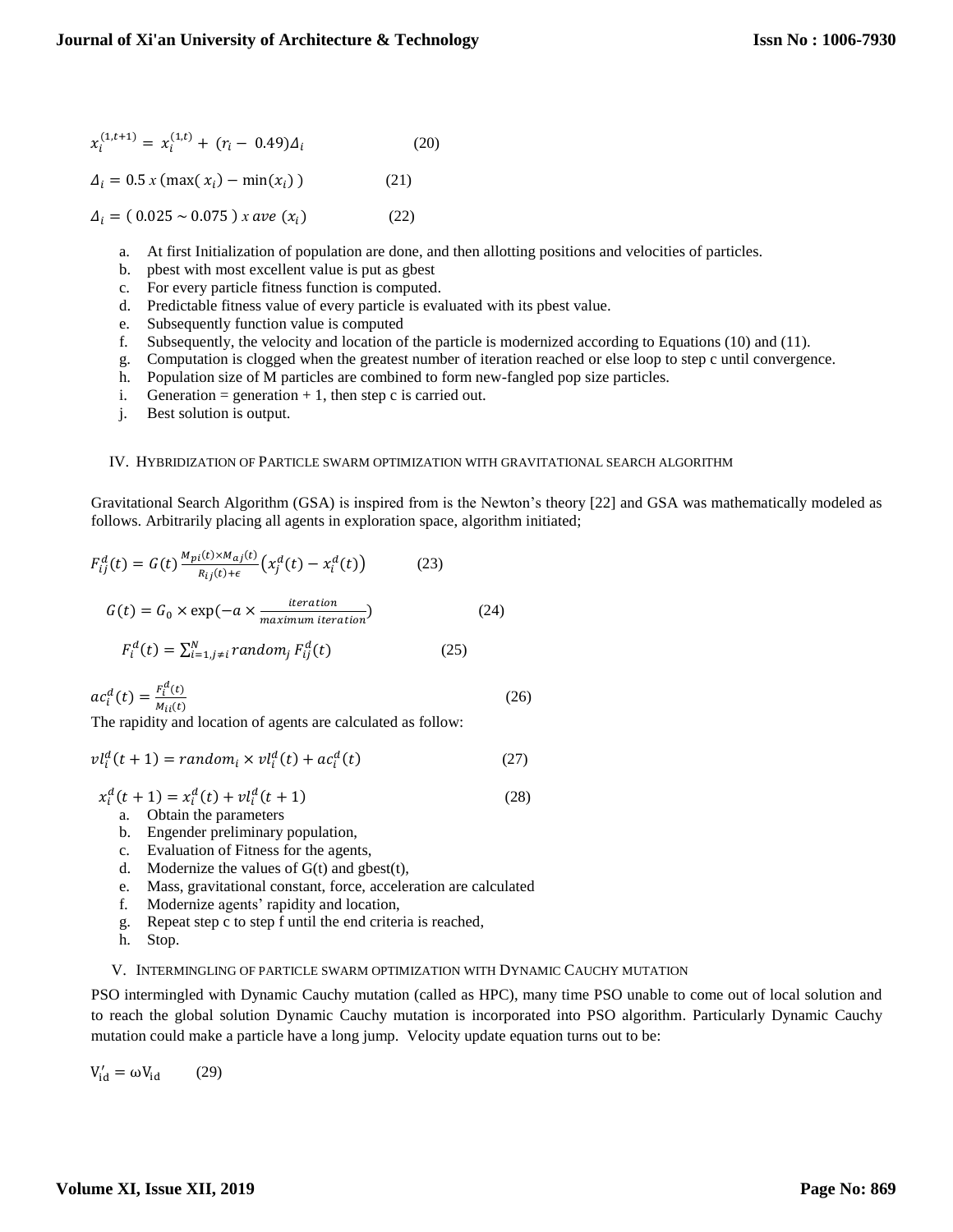The fundamental idea is that, the velocity and positions of a particle are modernized according to (10) and (11), and also according to dynamic Cauchy mutation by:

$$
V'_{id} = V_{id} \exp(\delta) \tag{30}
$$

 $X'_{id} = X_{id} + V'_{id}$  $(31)$ 

Dynamic Cauchy mutation operator used in this work is  $Ng_{best} = g_{best} + \alpha \cdot \text{cauchy}$  (32)

cauchy() is an arbitrary number generated by the Cauchy distribution function with scale factor t=1, and  $\alpha$  is a dynamic weight which is defined by,

$$
\alpha = \alpha_{\text{low}} + \frac{\text{maximum number of iterations}-iterations}{\text{iterations}}.\ \alpha_{\text{up}} \tag{33}
$$
\n
$$
\alpha_{\text{up}} = \frac{|X_{\text{maximum}} - X_{\text{minimum}}|}{50} \tag{34}
$$

a: engender the preliminary particles by arbitrarily generating the position and velocity for each particle.

b: particle's fitness are calculated

c: if fitness is smaller than its preceding, then update Pid .

d: if fitness is smaller than the most excellent one, then update Pgd.

e: For each particle, do

- aa). By equation (10) and (11) engender a new particle t
- bb). By equation (30) and (31) produce a new-fangled positions and velocity
- cc) evaluate t ;

f: subsequent generation is engendered

g: if the end criterion is fulfilled, then end, else go to Step c.

# VI. SIMULATION RESULTS

At first in standard IEEE 14 bus system the validity of the proposed algorithms has been tested  $\&$  comparison results are presented in Table 1. Real power loss has been considerably reduced & vital parameters are within the limits.

Table 1 Comparison of Real Power Loss

| Control variables | <b>ABCO</b> [23] | IABCO [23] | HGP   | <b>HPG</b> | <b>HPC</b> |  |
|-------------------|------------------|------------|-------|------------|------------|--|
| V <sub>1</sub>    | 1.06             | 1.05       | 1.05  | 1.03       | 1.04       |  |
| V2                | 1.03             | 1.05       | 1.04  | 1.03       | 1.02       |  |
| V <sub>3</sub>    | 0.98             | 1.03       | 1.05  | 1.01       | 1.04       |  |
| V6                | 1.05             | 1.05       | 1.05  | 1.04       | 1.02       |  |
| V8                | 1.00             | 1.04       | 0.90  | 0.90       | 0.90       |  |
| Q <sub>9</sub>    | 0.139            | 0.132      | 0.100 | 0.100      | 0.100      |  |
| T <sub>56</sub>   | 0.979            | 0.960      | 0.900 | 0.900      | 0.900      |  |
| T47               | 0.950            | 0.950      | 0.900 | 0.900      | 0.900      |  |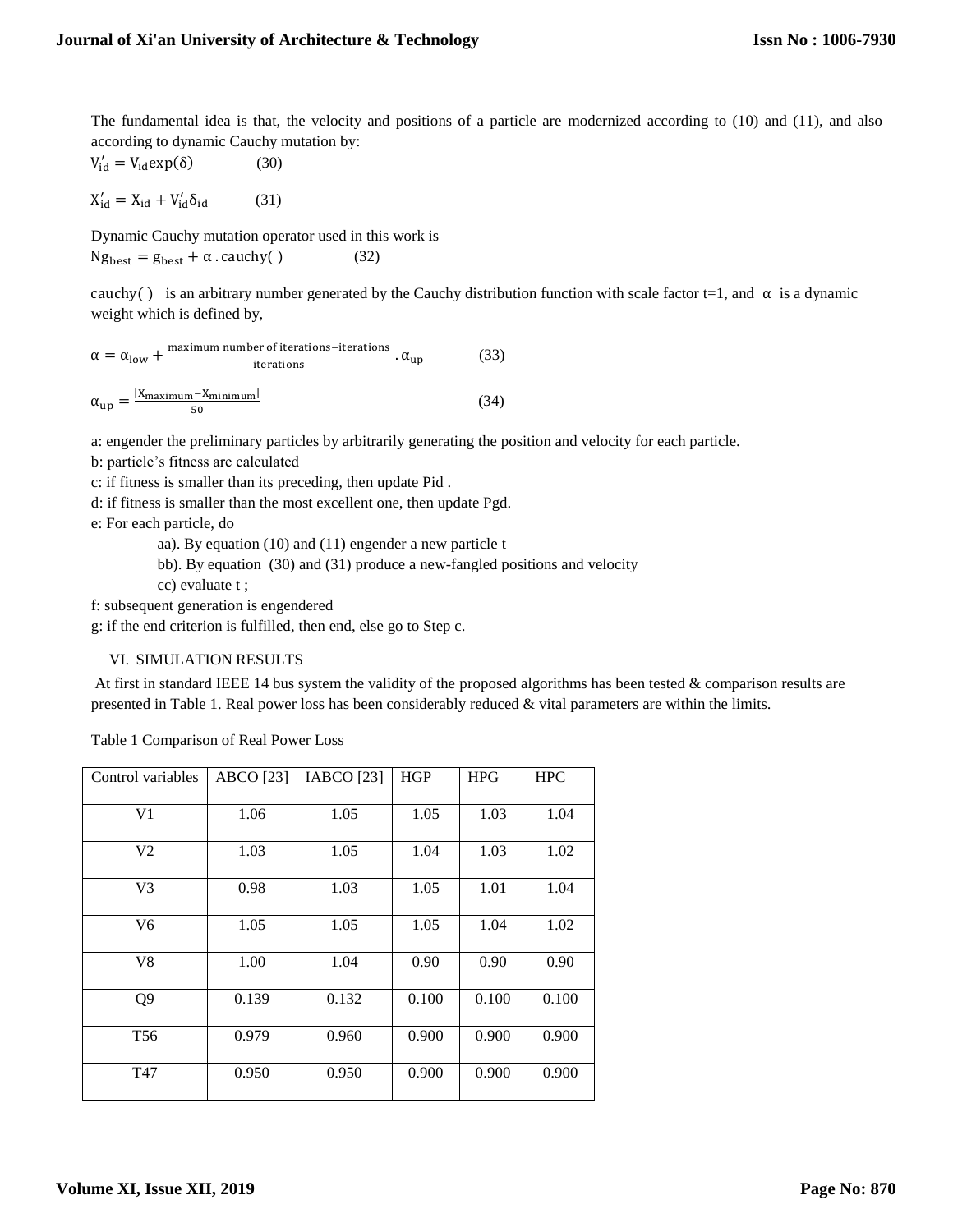| T49        | 1.014   | 1.007   | 1.000   | 1.000   | 1.000   |
|------------|---------|---------|---------|---------|---------|
| Ploss (MW) | 5.92892 | 5.50031 | 4.22512 | 4.22138 | 4.16864 |

Then **the** Performance of the projected algorithms has been validated by tested in standard IEEE 57 bus system [24]. Total active and reactive power demands in the system are 1248.23 MW and 334.16 MVAR. Generator data the system is given in Table 2. The optimum loss comparison is presented in Table 3.

#### Table 2. Generator Data

| Generator No   | Pgi minimum | Pgi maximum | Qgi minimum | Qgi maximum |
|----------------|-------------|-------------|-------------|-------------|
| $\mathbf{1}$   | 25.00       | 50.00       | 0.00        | 0.00        |
| $\overline{2}$ | 15.00       | 90.00       | $-17.00$    | 50.00       |
| 3              | 10.00       | 500.00      | $-10.00$    | 60.00       |
| $\overline{4}$ | 10.00       | 50.00       | $-8.00$     | 25.00       |
| 5              | 12.00       | 50.00       | $-140.00$   | 200.00      |
| 6              | 10.00       | 360.00      | $-3.00$     | 9.00        |
| $\tau$         | 50.00       | 550.00      | $-50.00$    | 155.00      |

## Table 3. Comparison of Losses

| Parameter  | <b>CLPSO</b> | DE      | <b>GSA</b> | <b>OGSA</b> | <b>SOA</b> | <b>OODE</b> | <b>CSA</b> | <b>HGP</b> | <b>HPG</b> | <b>HPC</b> |
|------------|--------------|---------|------------|-------------|------------|-------------|------------|------------|------------|------------|
|            | $[26]$       | [25]    | [25]       | $[27]$      | [26]       | [25]        | [28]       |            |            |            |
| PLOSS (MW) | 24.5152      | 16.7857 | 23.4611    | 23.43       | 24.2654    | 15.8473     | 15.5149    | 14.1286    | 14.0897    | 13.5941    |

Then the performance of the proposed Algorithms has been tested in standard IEEE 300 bus system [24]. Table 4 shows the comparison of power loss.

Table 4 Comparison of Real Power Loss

| Parameter  | EGA [29] |          | EEA [29] $\vert$ CSA [28] $\vert$ HGP |          | <b>HPG</b> | <b>HPC</b> |
|------------|----------|----------|---------------------------------------|----------|------------|------------|
| PLOSS (MW) | 646.2998 | 650.6027 | 635.8942                              | 625.1964 | 624.9812   | 623.5864   |

## VII. CONCLUSION

In this work particle swarm optimization (PSO) algorithm has been blended with Genetic algorithm (GA), Gravitational search algorithm (GSA), intermingled with Dynamic Cauchy mutation and productively solved the optimal reactive power problem. Through the hybridization exploration, exploitation has been improved. Validity of the projected algorithms has been tested in standard IEEE 14, 57, 300 bus systems. All the three hybridization successfully solved the reactive power problem. But intermingling of the Cauchy mutation particle swarm optimization (HPC) has the slighter edge over the other two projected algorithms in reducing the real power loss.